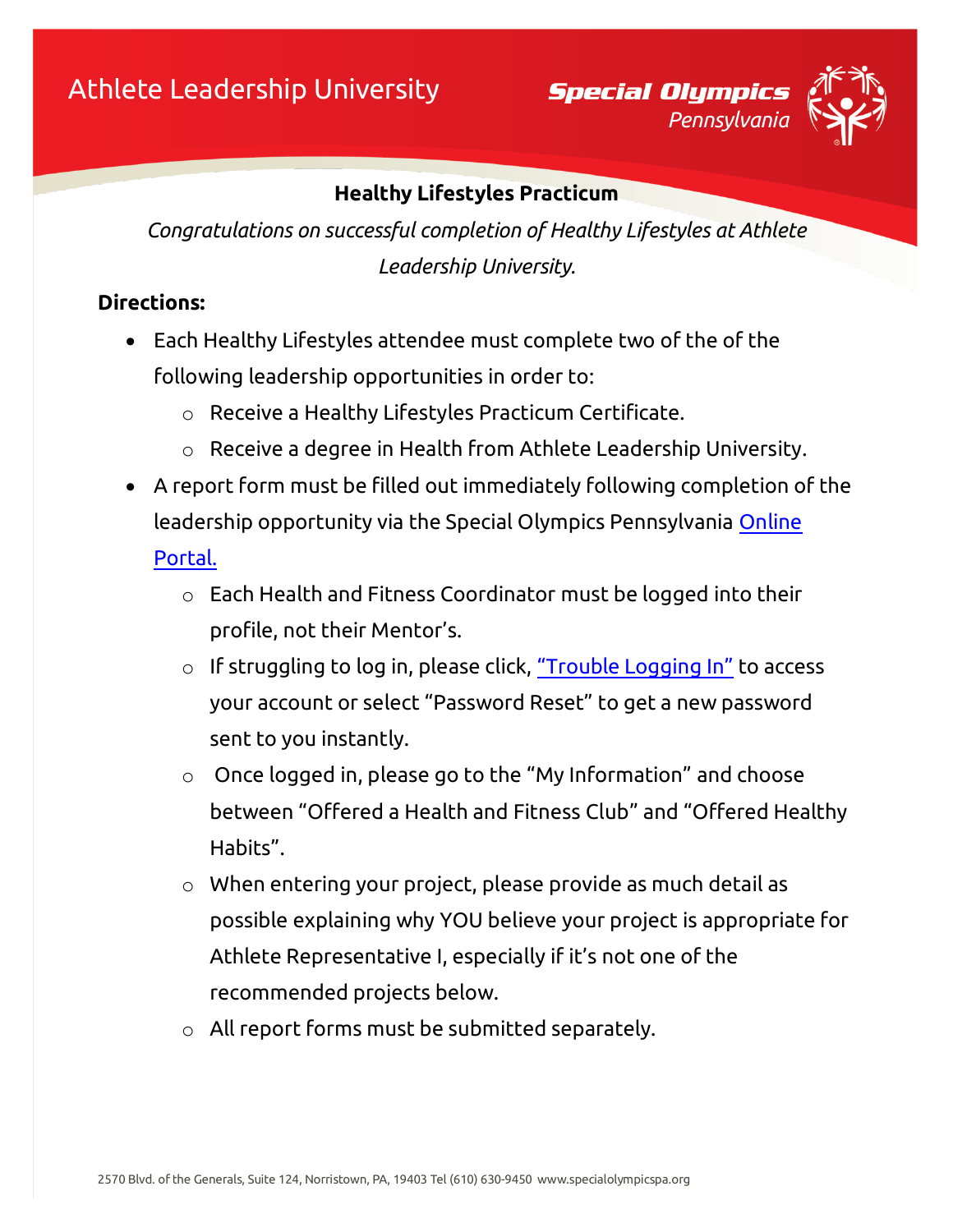### **Important Notice:**

- Following the completion of Healthy Lifestyles at Athlete Leadership University, you were given a list of two practicums to complete. These are leadership opportunities you are able to pursue year round and can be completed with support from Special Olympics staff and / or your local program manager.
- When filling out your report form online, please provide the additional details you will be asked. All submitted report forms are subject to additional questioning.

# **Leadership Opportunities:**

- **1. Health and Fitness Coordinator**
- Health and Fitness Coordinator is an athlete committed to promoting healthier lifestyles for athletes, unified partners, coaches and families.
- In order to use this leadership opportunity towards your practicum you must:
	- o Create a year round health and fitness club and communicate activities via social media (i.e. Facebook and/or Twitter), e-mail blast, local program newsletter; etc.
		- Please submit the Health and Fitness Club Summary Report Form every 6 months.
- Contact Manager of Athlete Leadership & Young Athletes and / or your local program manager for more information on this leadership opportunity.